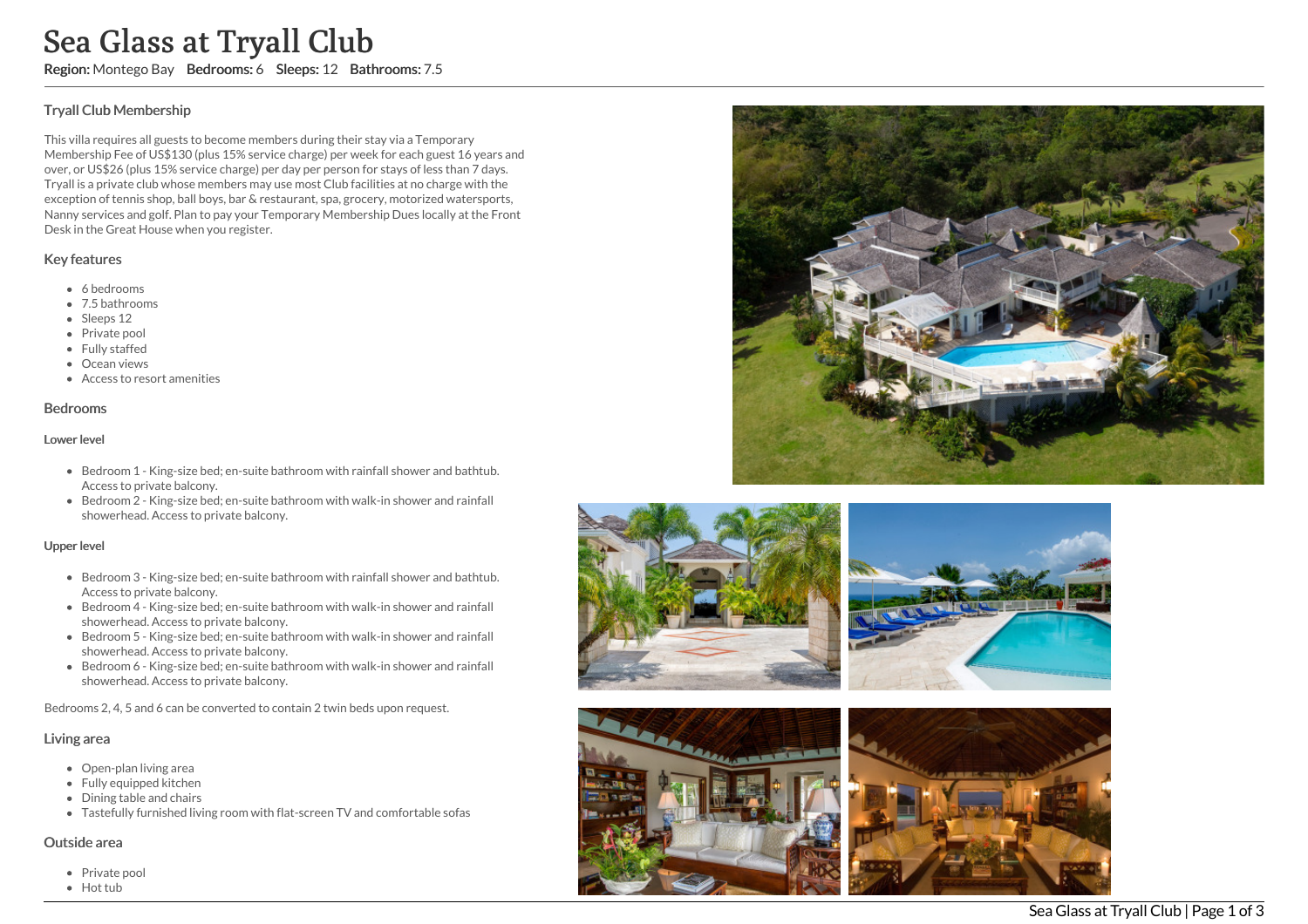- Veranda
- **Sunloungers**
- Terrace
- G a z e b o
- Wet bar
- Kin g siz e d e c k b e d
- Alfresco dining area
- Outdoor lounge area
- Poolside lounge area
- Landscaped gardens

## Home entertainment

- Flat-screen TVs in living areas
- Game room with pool table, table tennis and flat-screen TV

## General

- Air conditioning in bedrooms
- Ceiling fans throughout
- Complimentary wifi
- Bedding and towels in clu d e d
- Private parking
- Iron and ironing board
- W h e elc h air a c c e s sible
- A 50% deposit will be required for bookings over the Thanksgiving, Christmas, and New Year periods

## Staff\*\*

- C h e f
- **Butler**
- **Housekeepers**
- **Gardeners**
- Laundress

# **Extras**

- Once per week, the staff organise a 'Jamaica Day' a full day and evening of Jamaican foods, entertainment and lessons in Patois
- Two complimentary transportation carts
- Yoga mats

## Resort amenities

- B e a c h
- Tennis
- G y m
- Pool
- Kids Clu b
- Games room
- Jogging trail

# Montego Bay

Situated on Jamaica's North coast, Montego Bay is the capital of Saint James Parish. Whether it is relaxing on the white sands of the Doctor's Cave Beach, or scuba diving in the protected waters of Montego Bay Marine Park, this location offers a huge range of activities to ensure